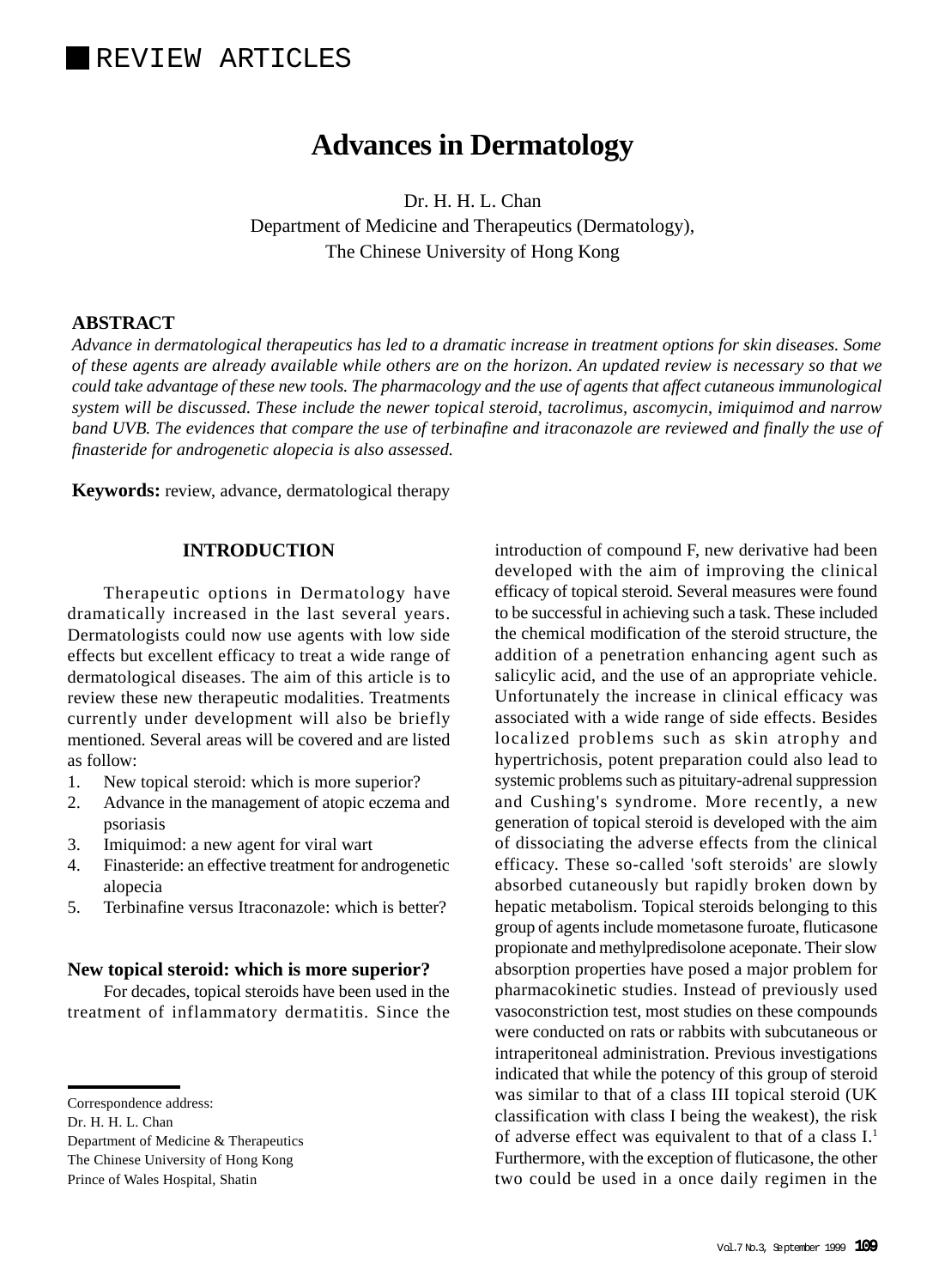treatment of inflammatory dermatitis, allowing a further improvement in drug compliance. Although these agents were thought to share a similar degree of clinical efficacy, $2,3,4$  data comparing their use in the treatment of inflammatory skin diseases is limited. Prakash and Benfield in a recent review article suggested that mometasone was superior to fluticasone in the treatment of psoriasis, but the reference they quoted was from unpublished data.5 In allergic rhinitis, mometasone nasal spray was found to be equally effective when compared with fluticasone.<sup>6</sup> In vivo and in vitro studies indicated that mometasone furoate and methylpredisolone aceponate were similar in terms of vasoconstriction, effect on collagen synthesis and skin atrophy.<sup>7,8</sup>

The low side effect profile of this group of new topical steroid allows the use of occlusive therapy in the management of atopic eczema in children. Wet wrap<sup>9,10</sup> is a form of occlusive dressing that has gained increased popularity in Hong Kong in the last several years. Patients have a bath at night followed by application of topical steroid (usually diluted preparation of one of the new steroid) to the affected area and emollient to the unaffected area. A wet dressing is then applied to the limbs and trunk followed by a dry dressing afterwards. To further improve sleep quality, a sedating antihistamine is given. Wet wrap improves eczema by several means. It prevents scratching, enhances steroid absorption and also allows the skin to rehydrate. By cooling the skin, it further relieves the itch of eczema. Our group has shown that this method is highly effective in the treatment of resistant cases of atopic eczema.11 We are currently performing a study that compares the clinical efficacy of mometasone and fluticasone when used under wet wrap dressing.

## **Advance in the management of atopic eczema and psoriasis**

Retinoids are vitamin A analogs that work by acting on the nuclear receptors and in doing so affect gene expression.12 Retinoid nuclear receptors are present in a large variety of cells, and as a result, the use of retinoids in the treatment of skin disease could lead to a significant degree of side effects. To reduce such adverse effect, retinoids that would selectively affect the relevant biological system are developed. Tazarotene is the first topical retinoid found to be effective in the treatment of psoriasis.13 It was also designed with the aim of selectivity for the retinoic acid receptor (RAR) over the retinoid X receptors (RXRs). Previous study indicated that it was as effective as a potent steroid (UK classification III with I being the weakest). It could cause mild to moderate irritation and could be used in combination with other modalities such as phototherapy, topical steroid and calcipotriene.<sup>14</sup>

Topical tacrolimus (FK506) and ascomycin (SDZ ASM 981) are two new topical agents currently under investigation for the treatment of inflammatory dermatitis. Tacrolimus was first isolated from the fermentation broth of a soil sample in Japan in 1984. It is a macrolide lactone that works very much similar to cyclosporin but exhibits 10 to 100 times greater immunosuppressive activity.15 It inhibits T lymphocyte proliferation by blocking cytokine gene expression. It also prevents histamine release from mast cells and basophils. There is evidence that tacrolimus affects the epidermal cytokine network and in doing so alters the Th1/Th2 balance, an immunological abnormality that was thought to be an important etiological factor in atopic eczema. Tacrolimus has been used successfully in the treatment of solid organ transplantation.16 Unlike cyclosporin that was found not to be suitable for topical use, the small molecular weight of tacrolimus allows it to be used as a topical ointment. The European tacrolimus multicenter atopic eczema study group performed a randomized, double-blind, placebo controlled study that compared the effect of different concentration of tacrolimus ointment (0.03 to 0.3%) with vehicle alone in the treatment of atopic eczema.<sup>17</sup> Their result indicated that topical tacrolimus was significantly better than vehicle in the treatment of atopic eczema. The effect seemed to be dose related but the differences were not statistically significant. Plasma levels were below the detectable limit in most cases and burning sensation was the only significant adverse effect. Topical tacrolimus was found to be ineffective in the treatment of psoriasis.18 In a randomized controlled clinical study, Zonneveld compared the efficacy of tacrolimus with calcipotriol and placebo in the treatment of psoriasis. They found that non-occlusive topical tacrolimus was not effective in the treatment of psoriasis. The reason was not known but the relative large molecular weight might have prevent effective penetration of the tacrolimus into the thick psoriatic skin. Other possible applications for topical tacrolimus include contact dermatitis, alopecia areata, lichen planus and urticaria pigmentosum.15 Systemically, tacrolimus has been used in the treatment of psoriasis, pyoderma gangrenosum and Behcet's disease.<sup>15</sup>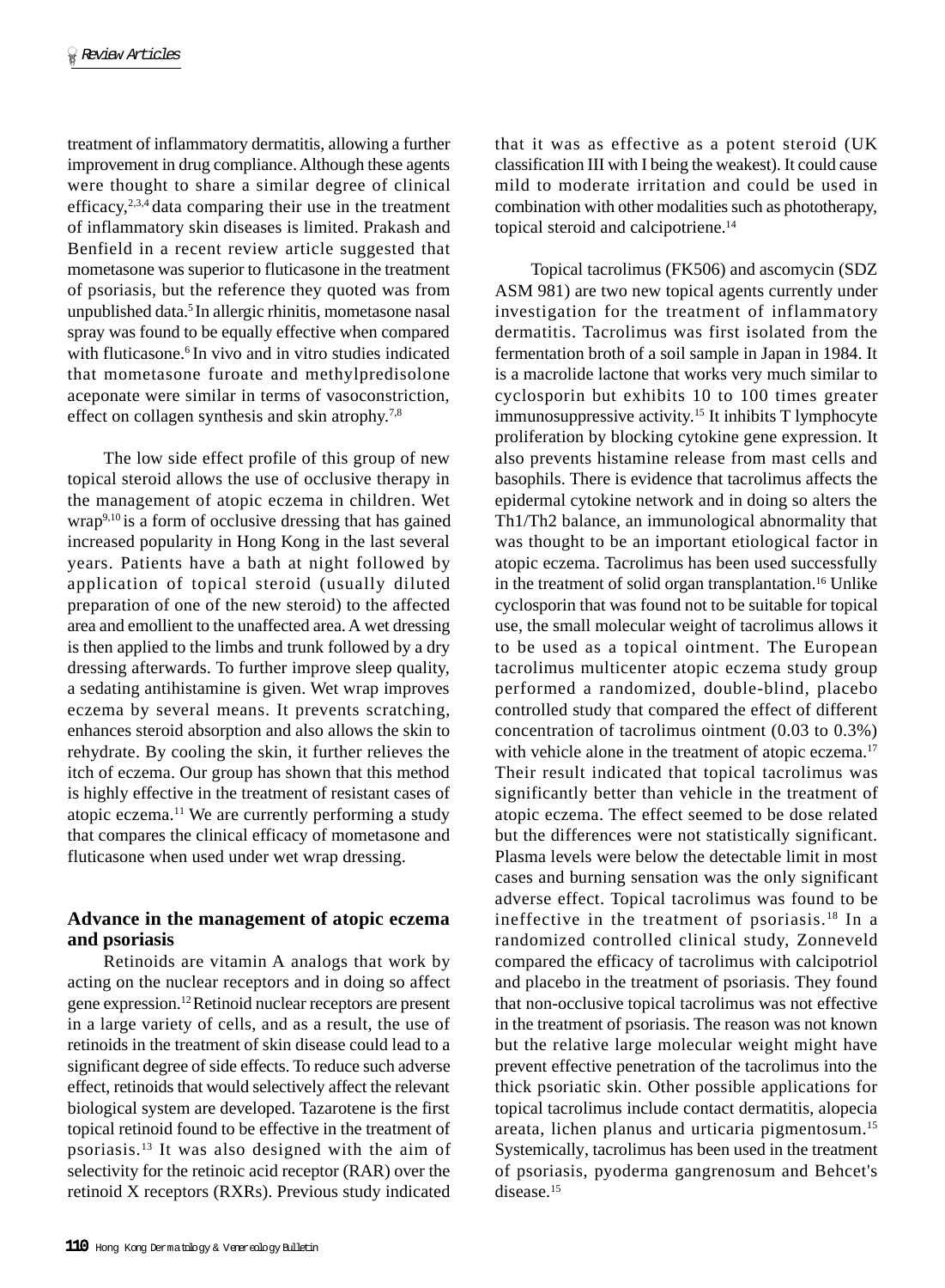Ascomycin derivatives represent a group of new macrolactams that exhibit strong anti-inflammatory activity. SDZ ASM 981 is one of such new agents that is currently under clinical studies for the treatment of inflammatory skin disease. SDZ ASM 981 is a potent cytokine inhibitor that affects the transcription and therefore production of both Th1 and Th2 related cytokines.19 In doing so, it expresses potent immunosuppressive and anti-inflammatory activities. Previous study also indicated its role in suppressing mast cell activity.19 With a molecular weight of 810 d, topical SDZ ASM 981 would only be absorbed in inflammatory skin condition such as atopic eczema where there is a disruption of the epidermal skin barrier.<sup>20</sup> For thick psoriatic skin, it has to be used under semi-occlusive condition in order to increase the cutaneous absorption for it to be effective.<sup>21</sup> Looking at the effect of SDZ ASM 981 on the treatment of atopic eczema, Van Leent et al performed a randomized, double blind, placebocontrolled study on 38 adult patients.<sup>20</sup> Their result indicated that SDZ ASM 981 twice-daily application was significantly better than placebo and once daily application. Neither skin irritation nor any other local adverse effect was observed. Besides atopic eczema and psoriasis, topical SDZ ASM 981 has also been shown to be effective in the treatment of allergic contact dermatitis.22 In vivo study comparing the antiinflammatory activity of SDZ ASM 981 and ultrapotent topical steroid clobetasol-17-propionate indicated that they were equally effective.<sup>23</sup>

Both tacrolimus and ascomycin derivatives have a much lower degree of adverse effect as compared with topical steroid. For example, they do not cause skin atrophy and are not well absorbed systemically. As a result, they may eventually replace topical steroid as the first line treatment for inflammatory skin conditions.

Phototherapy has long been used for the treatment of skin diseases. Phototherapy induces immunosuppression by altering the population of cutaneous antigen presenting cells. There is a decrease in the Langerhan cells but an increase in the non-Langerhan cell antigen presenting cells. As a result, suppresser T cells are stimulated while there is a reduction in the helper T cells. Among the disease treated with phototherapy, psoriasis was one of the most responsive. Studies looking at the action spectrum of phototherapy for psoriasis indicated that much of the shorter wavelength of the broad spectrum UVB was ineffective for treatment of psoriasis.24 One of the main

characteristic differences between UVB and UVA is that for UVB, the energy required to induce erythema is lower than the energy required to induce tanning whereas the reverse applies for UVA.<sup>25</sup> This unique property of broad spectrum UVB serve as a mean to protect the skin from excessive sun damage. As a result, the efficacy of broad spectrum UVB for the treatment of skin disease is limited. Narrow band UVB (311nm) has a wavelength that approaches the UVA spectrum and is therefore 5 to 10 times less potent than broad spectrum UVB for erythema induction.<sup>26</sup> It is more immunosuppressive and probably more carcinogenic than the broad s pectrum UVB. Some studies indicated that it has similar efficacy when compared with PUVA for the treatment of psoriasis and atopic eczema. $27,28$ Further examination of these data indicated that while there is no statistical difference between the clinical efficacy of narrow band UVB and PUVA, PUVA induces a greater degree of improvement. Its advantages over PUVA include possible lower carcinogenic risk, ability to be used in childhood and pregnancy, the lack of psoralen-induced nausea and no need to have photoprotective measures after treatment.29

#### **Imiquimod: a new agent for viral wart**

With the exception of interferon injection, most of the previous treatment modalities for viral wart involved tissue destruction rather than actual viral eradication. Such treatments include the use of cryotherapy, cauterization and laser surgery which destroy the infected tissue and in doing so remove the viral particles. However as viral particles could be present in clinically inapparent areas, relapse is common. Imiquimod is a new topical agent that expresses anti-viral and anti-tumor activity. By inducing various cytokines production (INFα, TNFα, IL1,6,8), imiquimod leads to an increase in cutaneous immunity and eliminates human papilloma virus as a consequence.30 Edwards et al compared the safety and effectiveness of topical 5% and 1% imiquimod cream with vehicle cream in the treatment of external genital warts.<sup>31</sup> Patients were instructed to apply the cream overnight three times a week for 16 weeks. Of the 311 patients enrolled into the study, 50% of those received 5%, 21% of those on 1%, and 11% of those received the vehicle experienced eradication of the warts. Local erythema was the most common adverse reaction. There was no difference in the incidence of flu-like symptoms among the three groups. Further researches are currently underway studying its role in the treatment of other skin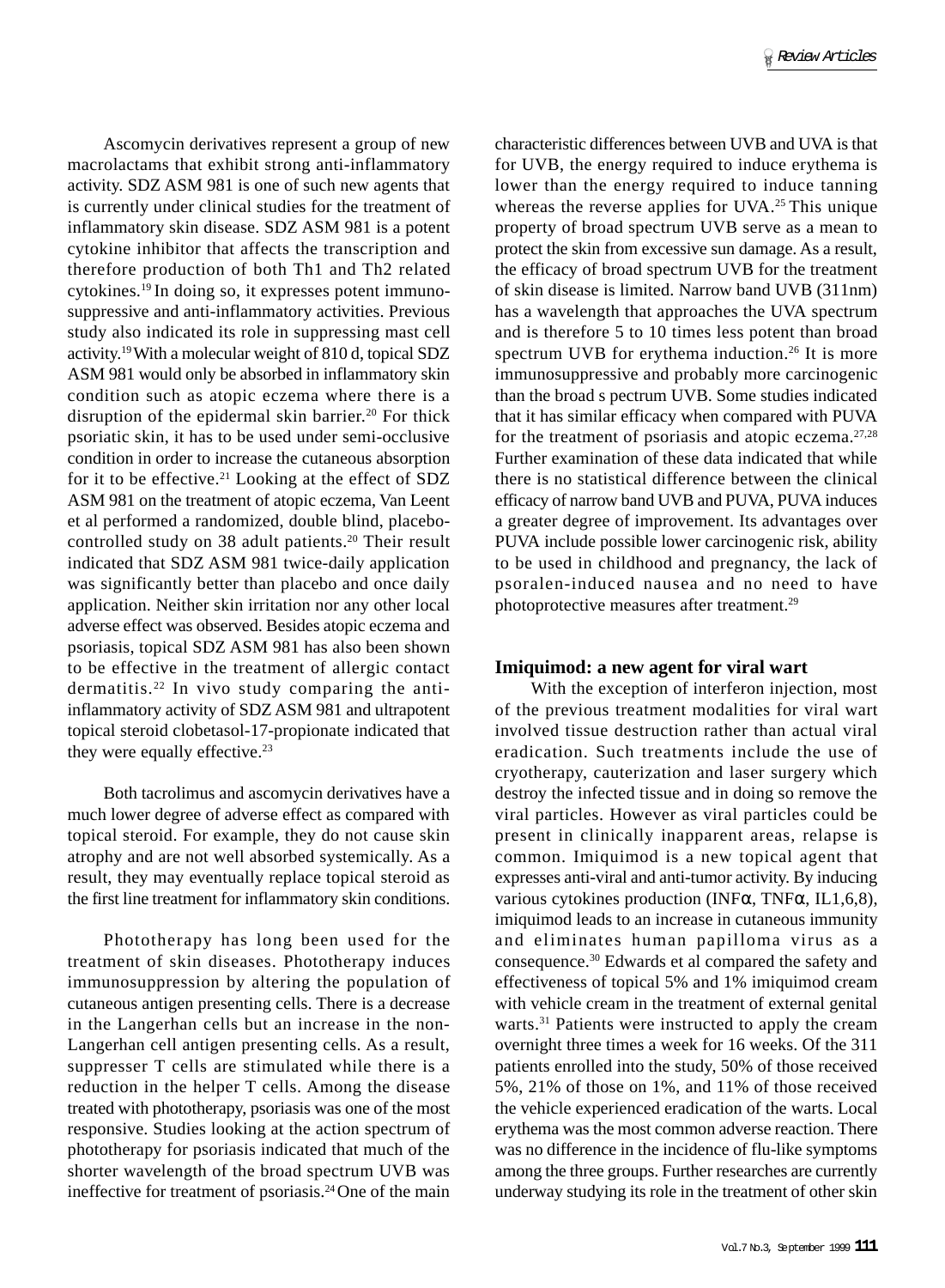diseases including plane warts, molluscum contagiosum and skin tumors.

# **Finasteride: an effective treatment for androgenetic alopecia**

There is little doubt that androgen plays an important role in the etiology of androgenetic alopecia. It is well established that eunuchs did not become bald and patients with testicular insufficiency before puberty have no baldness. However, as androgen is vital to other biological functions in male, development of new agents for the treatment of this condition has been restricted. Indeed until recently the therapeutic options for the treatment of androgenetic alopecia was limited to topical minoxidil and hair transplant.

Five alpha-reductase (5AR) is the enzyme responsible for converting testosterone to its active metabolite dihydrotestosterone (DHT). There are two 5AR isoenzymes: type I is present in the skin, scalp and testicles whereas type II is located in the hair follicle and prostate. Patients with 5AR II deficiency do not develop male pattern baldness. Finasteride is a 5AR II inhibitor that lowers the serum, prostate and scalp DHT. Finasteride 5mg per day has been used for the treatment of benign prostate hypertrophy for the last 6-7 years. More recently, it was used at a lower dose (1mg) to treat androgenetic alopecia. Kaufman et al performed a randomized, placebo controlled, double-blind study looking at the effect of finasteride 1mg in the treatment of androgenetic alopecia.32 A total of 1553 men with Hamilton class II to V were recruited into the two years study. Scalp hair counts, patients and investigators assessments and review of photographs by an expert panel were used to assess the clinical end points. At the end of 24 months, patients receiving finasteride had increase in hair count by 16% as compared with the placebo group. Adverse events related to sexual function were reported in 4.2% of patients on finasteride as compared to 2.2% of control. Only 1.4% of those on finasteride and 1% in the placebo group stopped treatment because of sexual adverse effects. Such effects discontinued after termination of the study. There is currently no study that compares the efficacy of finasteride with topical minoxidil. As the two agents work in a different manner with different side effect profile, combination therapy seems to be a logical approach.

#### **Terbinafine versus Itraconazole: which is better?**

Since the introduction of terbinafine and itraconazole into the treatment of fungal infections, there have been much debates comparing the cost and effectiveness of these two agents. Terbinafine is a fungicidal agent that belongs to the allylamine group of compound. It is effective against dermatophyte but not yeast nor mould infections.33 It has minimal side effects that include gastrointestinal upset, loss of taste, less commonly skin eruption and liver impairment. Itraconazole belongs to the azole group of drug and is fungistatic in nature.33 It could cause nausea, abdominal pain, dyspepsia and headache. It is effective against both yeast and dermatophyte infection. As it stays in target tissues after systemic clearance, high dose intermittent therapy has been used for the treatment of onychomycosis in order to reduce the adverse effect and cost.

Small studies comparing the efficacy of the two agents in the treatment of fungal infection often produced mixed results. Jahangir compared the two agents in the treatment of tinea capitis among 55 patients.34 Cure rates at week 12 were 85.7 and 77.8% for itraconazole and terbinafine respectively (p>0.05). A recent meta-analysis study comparing the two drugs in the treatment of onychomycosis suggested that terbinafine was superior with diseas e free nail in 35 to 50% of cases after a standard course as compared with 25 to 40% achieved by itraconazole.35 Other clinical studies have shown similar findings.36,37 De Backer compared the efficacy of twelve weeks of continuous terbinafine versus itraconazole in the treatment of dermatophyte onychomycosis in 372 patients.<sup>37</sup> Their results indicated that terbinafine was superior with 73% mycological cure as compared to 45.8% in the itraconazole group. In the **L**amisil versus intermittent **I**traconazole treatment of toenail **ON**ychomycosis study (LION),38 a European multi-center trial, 496 patients with onychomycosis were recruited. They received either terbinafine 250mg daily for 12-16 weeks or itraconazole 200mg BD for a week every 4 weeks for 12-16 weeks. Efficacy end point in terms of mycological cure was defined as negative microscopy and negative mycological cultures of target toenail at 72 weeks. For the terbinafine group, the cure rates were 75.7% and 80.85% for 12 and 16 weeks respectively whereas the cure rates were 38.3% and 49.1% for the itraconazole group at week 12 and week 16.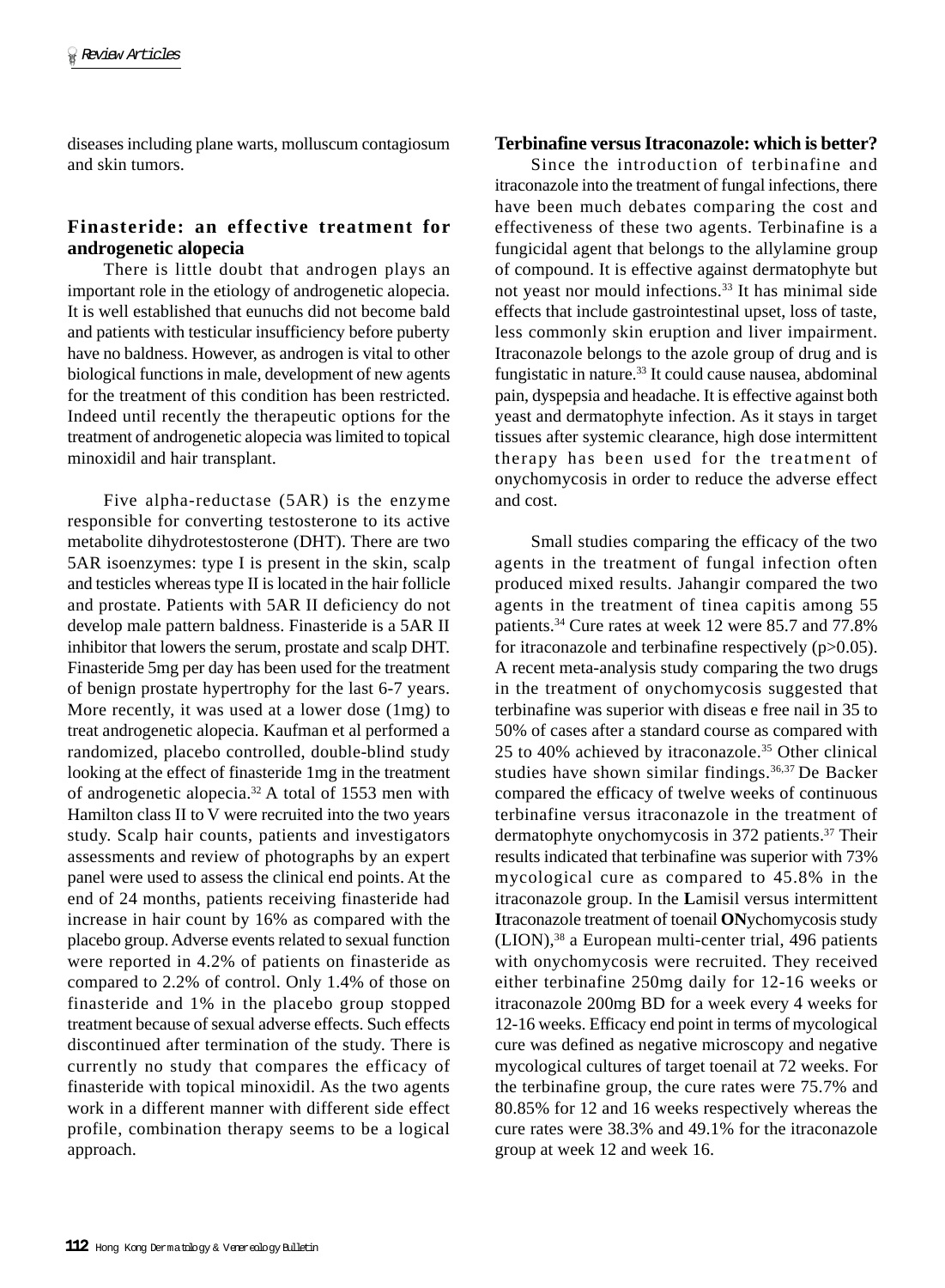There seems to be little doubt that terbinafine, a fungicidal agent, is superior in the treatment of dermatophyte onychomycosis. The key issue that needs to be addressed is the role of yeast or mould as a pathogen in onychomycosis. This particularly applies to patients whose nail culture yields mixed-growth. Some suggested that itraconazole would be superior in the treatment of mixed infection. Others suggested that mixed-growth reflects contamination or clinical insignificant yeast/mould infection. Further study is necessary to look into this issue.

#### *Learning points:*

*Narrow band UVB showed comparable clinical efficacy to PUVA in the treatment of psoriasis and atopic eczema. Its advantages over PUVA include possible lower carcinogenic risk, ability to be used in childhood and pregnancy, the lack of psoraleninduced nausea and no need to have photoprotective measures after treatment.*

### **References**

- 1. Degreef H, Dooms-Gossens A.The new corticosteroids: are they effective and safe? Dermatol Clin 1993;11:155-160.
- 2. Kerscher MJ, Hart H, Korting HC, et al. In vivo assessment of the atrophogenic potency of mometasone furoate, a newly developed chlorinated potent topical glucocorticoid as compared to other topical glucocorticoids old and new. Int J Clin Pharmacol Ther 1995;33:187-9.
- 3. Lebwohl M. Efficacy and safety of fluticasone propionate ointment 0.005% in the treatment of eczema. Cutis 1996;57: 62-8.
- 4. Hoffmann K, Auer T, Stucker M. Comparison of skin atrophy and vasoconstriction due to mometasone furoate, methylprednisolone and hydrocortisone. J Eur Acad Dermatol Venereol 1998;102:137-42.
- 5. Prakash A, Benfield P. Topical mometasone. A review of its pharmacological properties and therapeutics use in the treatment of Dermatological disorder. Drugs 1998;55:145-63.
- 6. Mandl M, Nolop K, Lutsky BN. Comparison of once daily mometasone furoate and fluticasone propionate aqueous nasal sprays for the treatment of perennial rhinitis. 194-079 study group. Ann Allergy Asthma Immunol 1997;79:370-8.
- 7. Hoffmann K, Auer T, Stucker M, Hoffmann A, Altmeyer P. Comparison of skin atrophy and vasoconstriction due to mometasone furoate, methylprednisolone and hydrocortisone. J Eur Acad Dermatol Venereol 1998;10:137-42.
- 8. Haapasaari KM, Risteli J, Karvonen J, Oikarinen A. Effect of hydrocortisone, methylprednisolone aceponate and mometasone furoate on collagen synthesis on human skin in vivo. Skin Pharmacology. 1997;10:261-4.
- 9. Nicol NH. Atopic dermatitis: the wet wrap-up. Am J Nurs1987 12:1560-3.
- 10. Mallon E, Powell S, Bridgman A. 'Wet wrap' dressings for the treatment of atopic eczema in the community. J Dermatol Treat 1994;5:97-8.
- 11. Tang WYM, Chan HHL, Lam VMF, Chong LY, Lo KK. Outpatient, short-term, once daily, diluted 0.1% mometasone furoate wet wraps for childhood atopic eczema. J Dermatol Treat 99(accepted).
- 12. Chandraratna RA. Current research and future developments in retinoids: oral and topical agents. Cutis 1998;61:40-5.
- 13. Lebwohl M. Clinical efficacy and safety of tazarotene: optimizing clinical results. Cutis. 1998;61:27-9.
- 14. Lebwohl MG, Breneman DL, Goffe BS, et al. Tazarotene 0.1% gel plus corticosteroid cream in the treatment of plaque psoriasis. J Am Acad Dermatol 1998;39:590-6.
- 15. Ruzicka T, Assmann T, Homey B. Tacrolimus: the drug for the turn of the millennium? Arch Dermatol 1999;135:574-80.
- 16. Fung JJ, Todo S, Starzl TE. Tacrolimus in solid organ transplantation. In:Lieberman R, Mukherjee A, eds. Principles of drug development in transplantation and autoimmunity. Austin, Tex: R.G. Landes, 1996;183-90.
- 17. Ruzicka T, Bieber T, Schopf E, for the European tacrolimus multicenter atopic dermatitis study group. A short term trial of tacrolimus ointment for atopic dermatitis. N Eng J Med 1997; 337:816-21.
- 18. Zonneveld IM, Rubins A, Jablonska S, et al. Topical tacrolimus is not effective in chronic plaque psoriasis: a pilot study. Arch Dermatol 1998;134:1101-2.
- 19. Baumruker T, Bevec D, Kalthoff F, et al. SDZ ASM 981, a novel anti-inflammatory macrolactam: pharmacological activities in vitro. Aust J Dermatol 1997;38:285.
- 20. Van Leent EJM, Graber M, Thurston M, et al. Effectiveness of the ascomycin macrolactam SDZ ASM 981 in the topical treatment of atopic eczema. Arch Dermatol 1998;134:805-9.
- 21. Mrowietz U, Graeber M, Brautigam M, et al. The novel ascomycin derivative SDZ ASM 981 is effective for psoriasis when used topically under occlusion. Br J Dermatol 1998;139: 992-6.
- 22. Paul C, Ho VC. Ascomycin in Dermatology. Sem Cutan Med Sur 1998;17:256-9.
- 23. Meingassner JG, Grassberger M, Fahrngruber H, et al. A novel anti-inflammatory drug, SDZ ASM 981, for the topical and oral treatment of skin diseases: in vivo pharmacology. Br J Dermatol 1997;137:568-76.
- 24. Parish JA, Jaenicke KF. Action spectrum for phototherapy of psoriasis. J Invest Dermatol 1981;76:359-62.
- 25. Hawk JLM. Cutaneous photobiology. In Champion RH, Burton JL, Burns DA, Breathnach SM ed. Textbook of Dermatology sixth edition. Blackwell science, UK.1998;2:973-93.
- 26. El-Ghorr AA, Norval M. Biological effects of narrow-band